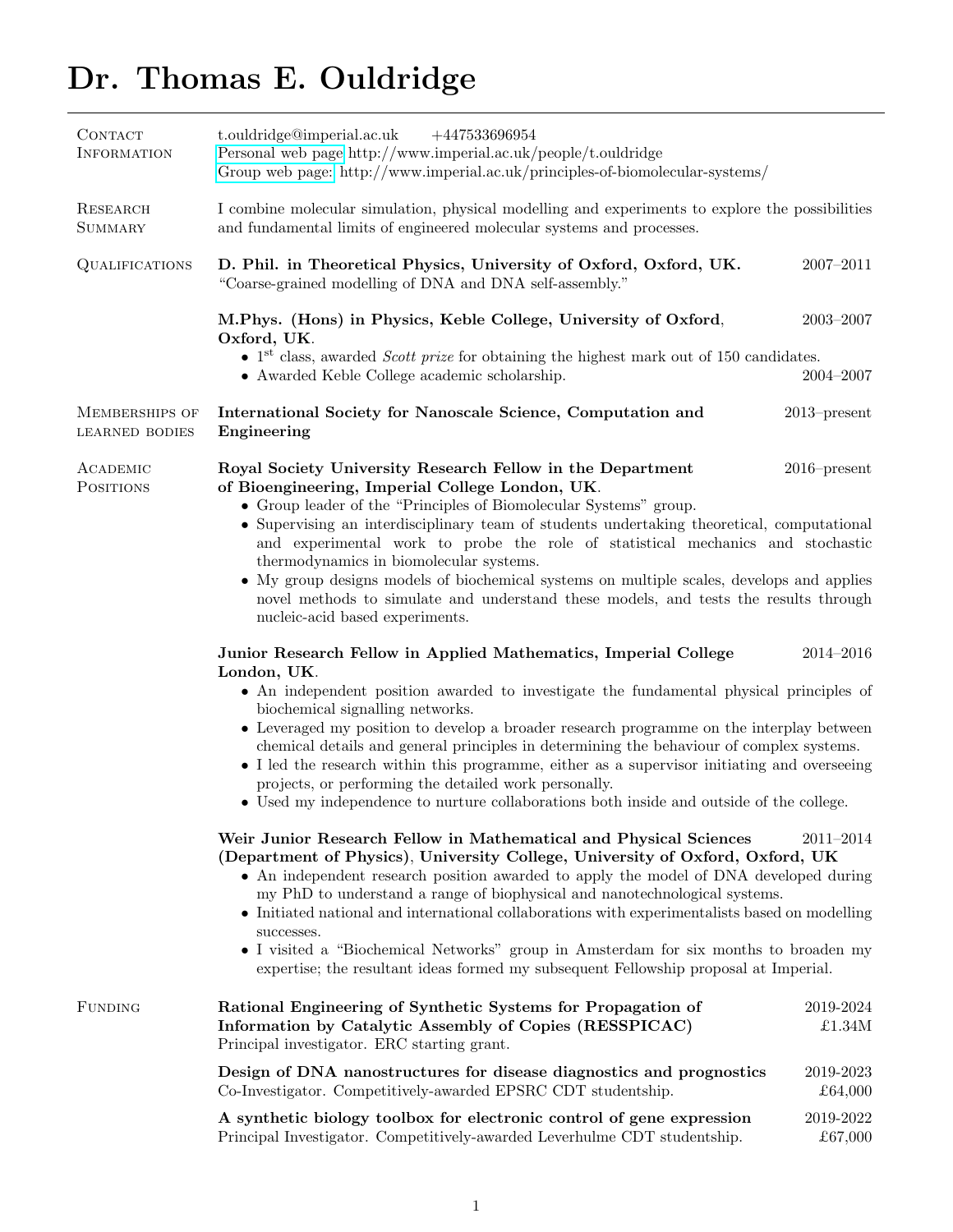| <b>PROFESSIONAL</b> | Honours:                                                                                                                                          |                       |
|---------------------|---------------------------------------------------------------------------------------------------------------------------------------------------|-----------------------|
|                     | Part of the successful bid for an EPSRC CDT in Biodesign Engineering.                                                                             | 2019-2027             |
|                     |                                                                                                                                                   | Total: £3.13M         |
|                     | Coarse-grained modelling of DNA nanotechnology<br>Principal Investigator. University College Oxford: Junior Research Fellowship.                  | 2011-2014<br>£90,000  |
|                     | New Langevin and Brownian algorithms for rigid bodies<br>Joint Principal Investigator. EPSRC-funded CCP5 Network collaboration grant.             | 2013-2015<br>£500     |
|                     | The limits constraining sensing and signalling<br>Principal Investigator. Imperial College London: Junior Research Fellowship.                    | 2014-2017<br>£166,000 |
|                     | Non-additivity of DNA mismatches<br>Principal Investigator. Imperial College London UROP award.                                                   | 2015<br>£1,500        |
|                     | Adding multiscale models of DNA to LAMMPS<br>Co-Investigator. EPSRC-funded ARCHER-embedded CSE support.                                           | 2015-2016<br>£92,000  |
|                     | Persistent information: Thermodynamics of active biochemical systems<br>Principal Investigator. Royal Society University Research Fellowship.     | 2016-2021<br>£460,000 |
|                     | Engineering of artificial push-pull networks from DNA<br>Principal Investigator. Royal Society-funded PhD studentship.                            | 2017-2021<br>£109,760 |
|                     | Genetically encoded nucleic acid control architectures<br>Joint Principal Investigator. EPSRC-funded.                                             | 2017-2021<br>£631,140 |
|                     | Principles and construction of molecular information processors<br>Principal Investigator. Royal Society-funded PhD studentship.                  | 2018-2022<br>£93,742  |
| <b>FUNDING</b>      | Catalysed dimerization as a precursor to autonomous polymer copying<br>in synthetic systems Principal Investigator. Royal Society Research Grant. | 2018<br>£20,000       |

**ESTEEM** 

#### Honours:

- President's Award for Outstanding Early Career Research (Imperial College London). 2019
- Awarded the inaugural Robert Dirks Molecular Programming Prize by ISNCSE. 2016
- D.Phil. thesis awarded *IOP Computational Group annual PhD thesis prize*. 2012
- D.Phil. thesis selected for publication in Springer Theses. 2012

Impact of research: oxDNA, the coarse-grained model of DNA that I developed during my PhD, is now used by more than 17 groups worldwide, and has led to over 80 publications.

Submitted as a researcher for REF by the University of Oxford Physics Department. 2014

| Refereeing, Reviewing and Examining<br>$2010$ -present                                         |  |
|------------------------------------------------------------------------------------------------|--|
| • Reviewer for Nat. Phys., Nat. Chem., ACS Nano, J. Am. Chem. Soc., ACS Synth. Biol.,          |  |
| PNAS, Soft Matter, Phys. Rev. Lett., Phys. Rev. X, Nucl. Acids Res., PLoS Comp. Biol.          |  |
| and others.                                                                                    |  |
| • Member of the DNA24, DNA25 and BioMedEng Program Committees.<br>$2018$ -present              |  |
| University of<br>• External examiner on PhD theses at the University of Amsterdam,             |  |
| 2017-2019<br>Luxembourg and University of Oxford.                                              |  |
| • Reviewer for the NWO ECHO grant program.<br>2018                                             |  |
| • External reviewer for the NASA Astrobiology Institute CAN 8 proposals.<br>2017               |  |
| • Reviewer for the Simons Foundation's targeted grants in the mathematical modeling of         |  |
| 2016<br>living systems.                                                                        |  |
| • Selected as a "Top Reviewer" by the Journal of Chemical Physics.<br>2014                     |  |
| • Proposal review board member for the Molecular Foundry, California.<br>2012-2014             |  |
|                                                                                                |  |
| Invited to write an article for The Biochemist by Portland Press.<br>2019                      |  |
| Invited to submit a chapter for a book on the thermodynamics of computation by SFI press. 2018 |  |

Invited to submit a chapter for a book on the thermodynamics of computation by SFI press. 2018 Invited to contribute to the EPSRC-supported "Naked Scientists" podcast. 2017 Invited to submit a review for the New Views series by the editorial board at Mol. Phys. 2013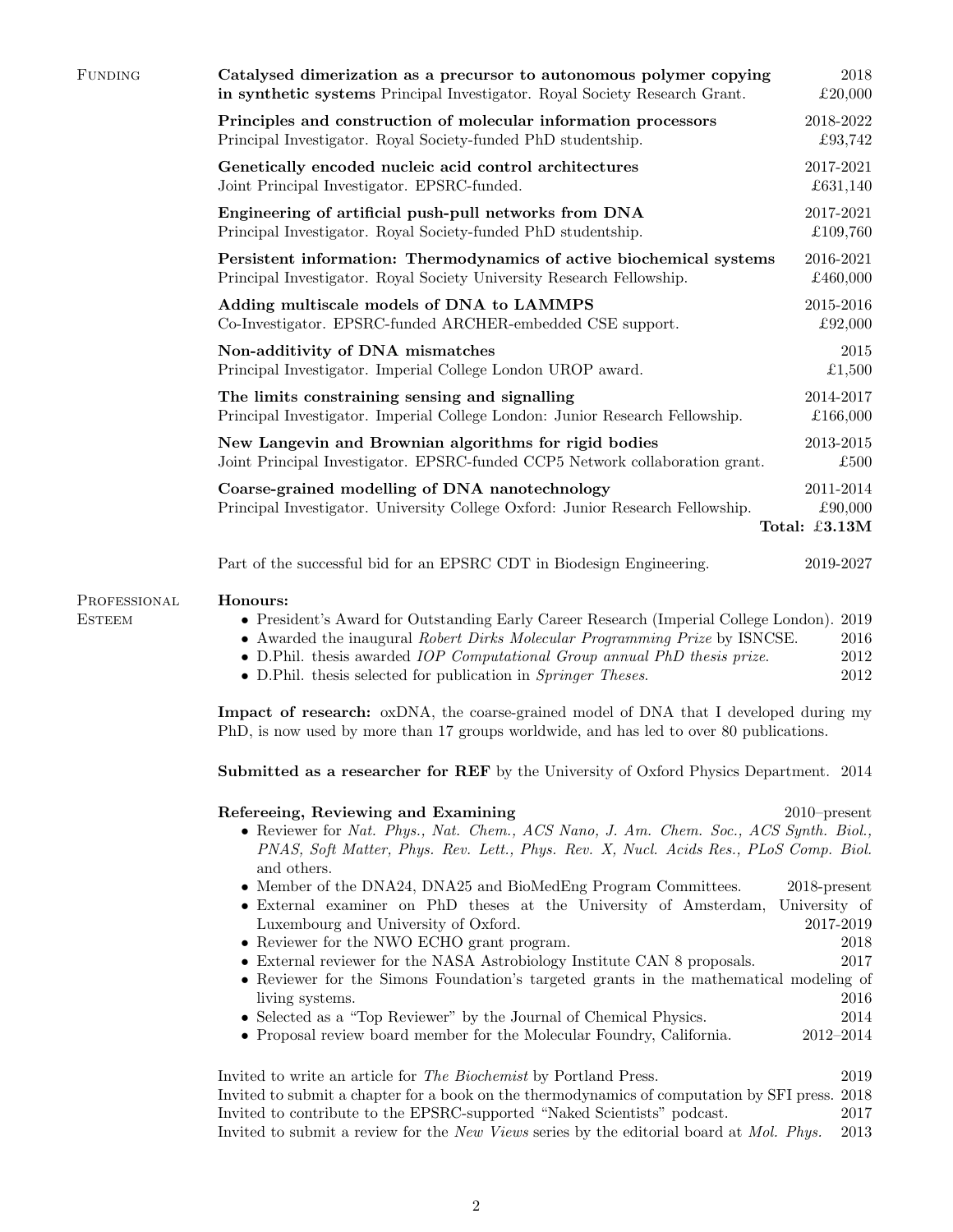#### Department of Bioengineering Campus Champion 2019-present

- Responsible for representing staff during the move to a split-campus Department.
- Set up a platform to identify issues and bring these to the attention of the management.

## Management Board for the IC Centre for Synthetic Biology 2018-present

- Representing the interests of modelling and theory within the centre.
- Responsible for creation and maintenance of website and online presence (twitter, mail etc.).

#### Department of Bioengineering Open Access Champion 2017-present

- Responsible for monitoring the evolving state of open access publishing, and communicating it to the Department.
- Created and managed an online resource dedicated to the Department's needs.

### Organiser for the Biomathematics Group Seminar 2015-2016

• Responsible for selecting, contacting and hosting world-leading speakers.

During The COVID-19 pandemic of 2020 I provided additional support to the teaching office of the Department of Bioengineering at Imperial. Specifically, I set up and ran a system for managing students with additional arrangements for the remote exams.

#### Supervision and Project Supervision 2008-present

- Currently supervising four research associates (two shared), six PhD students (two shared), four individual MEng project students and one MSc project.
- Led the 2018 Imperial entry to iGEM, a synthetic biology competition for teams of undergraduate students. The students received a gold award.
- Previously supervised 17 Masters students, and also previously de facto co-supervisor of two research associates and four PhD students.
- After completing their work with me, nine Masters students have subsequently undertaken PhDs, and four of the projects have led to peer-reviewed publications.

#### Lecturing

- Course Leader on Pre-Sessional Mathematics and Programming Module. 2017 present Part of the new Intercalated BSc in Biomedical Sciences with Biomedical Engineering at Imperial College London.
	- Developed a distance-learning course de novo.
	- Extensive use of automated formative assessment through MapleTA.
	- Introducing new learning technology to the faculty (Adobe Connect, Zoom).
	- Developed an interactive, Arduino-based programming component.
- Lecturer on Stochastic Processes and Networks. 2016 present Part of the Modelling in Biology module of the MEng in Biomedical Engineering/Molecular Bioengineering at Imperial College London.
	- Updated syllabus to provide a more complete understanding of stochastic processes.
	- Revamped delivery method to a flipped-classroom approach, with extensive notes, exercises and videos for the students to work through ahead of small group tutorials.
	- Lecturer SOLE score average: 1.065 (2017), 1.294 (2018) and 1.196 (2019). Course SOLE score average: 1.054 (2017), 1.31 (2018) and 0.910 (2019).
- Lecturer on "An Introduction to Matlab". 2019 present Introductory course for incoming MSc/Intercalated BSc students in the Department of Bioengineering at Imperial College London.
	- Prepared a week-long course with lectures and coding-based activities for incoming students.

#### PROFESSIONAL **RESPONSIBILITIES**

**TEACHING**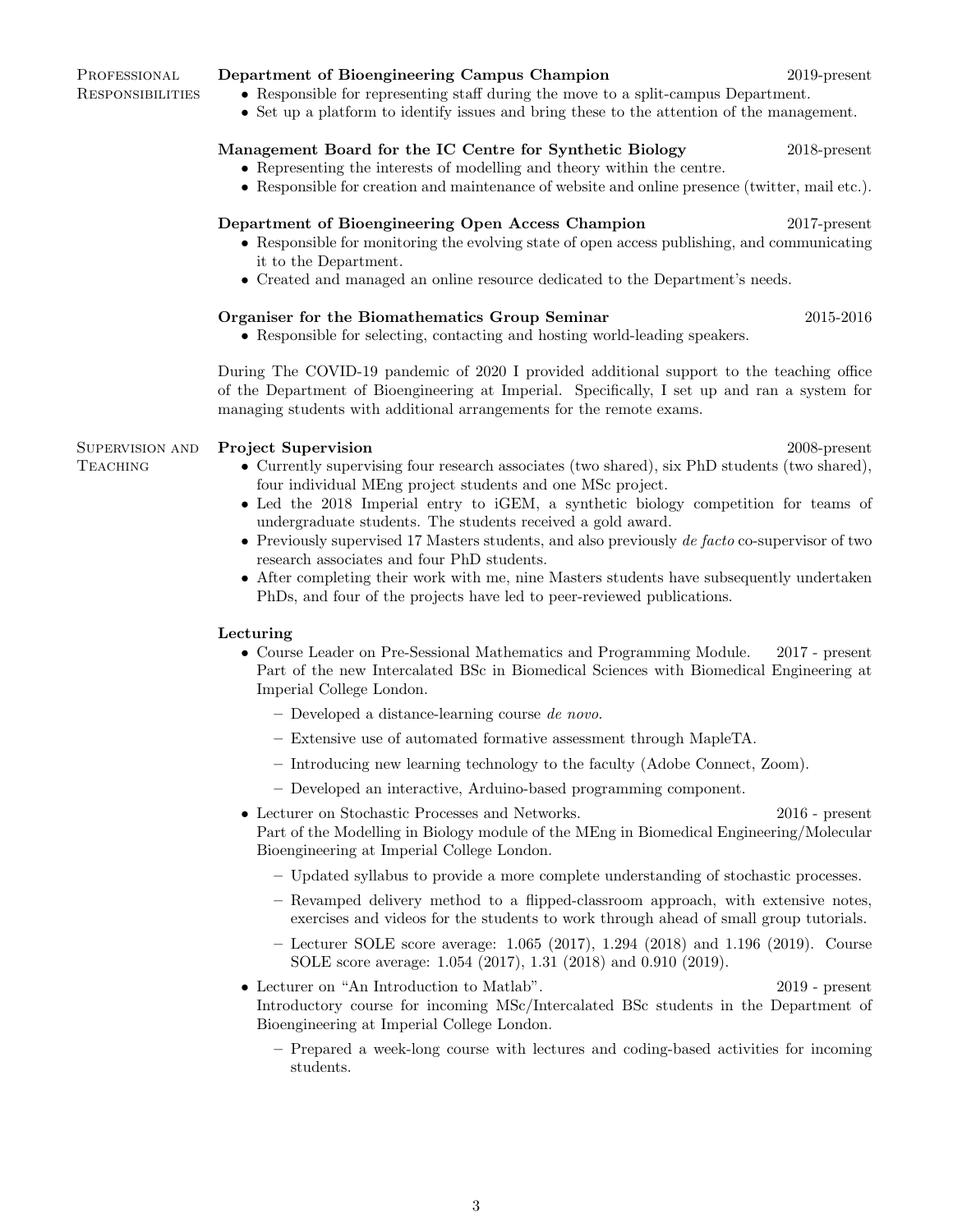| <b>SUPERVISION AND</b><br><b>TEACHING</b>          | <b>Providing Tutorials and Classes</b><br>$\bullet$ Personal tutor for 20 MEng and three MSc students.<br>Primary pastoral contact for students in college, providing guidance in professional and<br>academic development and monitoring for student issues. In 2020 I took over the supervision<br>of another tutor's students while they were incapacitated due to COVID-19.<br>• College tutor for the MPhys/BA in Physics at the University of Oxford.<br>Tutored fluid mechanics, dynamical systems, stochastic processes, atomic and molecular<br>physics, condensed matter physics and biophysics at University College, Oxford (2011–2014)<br>and Keble College, Oxford (2008-2011). Responsible for 8-10 students per year, providing<br>around 40 hours of total contact time in tutorials and small classes. Produced notes on<br>fundamental principles to complement the lecture series and developed innovative extension<br>problems for the tutorials. Personally singled out for praise for my commitment by students<br>in feedback. Conducted interviews and designed questions for prospective students. | $2016$ -present<br>$2008 - 2014$ |
|----------------------------------------------------|-------------------------------------------------------------------------------------------------------------------------------------------------------------------------------------------------------------------------------------------------------------------------------------------------------------------------------------------------------------------------------------------------------------------------------------------------------------------------------------------------------------------------------------------------------------------------------------------------------------------------------------------------------------------------------------------------------------------------------------------------------------------------------------------------------------------------------------------------------------------------------------------------------------------------------------------------------------------------------------------------------------------------------------------------------------------------------------------------------------------------------|----------------------------------|
| OUTREACH<br>AND<br><b>ENGAGEMENT</b>               | Mentor on the Windsor Fellowship Scheme<br>Providing monthly advice and support for a year-12 student as part of an effort to increase the<br>number of black students in STEMM disciplines.                                                                                                                                                                                                                                                                                                                                                                                                                                                                                                                                                                                                                                                                                                                                                                                                                                                                                                                                  | $2017$ -present                  |
|                                                    | Invited to publish an article on my work in Research Outreach<br>Wrote an article explaining some of the deeper physical ideas underlying my work for a wider<br>audience, in collaboration with a dedicated public outreach team.                                                                                                                                                                                                                                                                                                                                                                                                                                                                                                                                                                                                                                                                                                                                                                                                                                                                                            | 2020                             |
|                                                    | <b>Imperial College Festival</b><br>Helped to run a CSynBI outreach stall.                                                                                                                                                                                                                                                                                                                                                                                                                                                                                                                                                                                                                                                                                                                                                                                                                                                                                                                                                                                                                                                    | 2017                             |
|                                                    | Science Museum Lates, The Science Museum, London.<br>Coordinated four interactive demonstrations of our research into stochasticity to the public.                                                                                                                                                                                                                                                                                                                                                                                                                                                                                                                                                                                                                                                                                                                                                                                                                                                                                                                                                                            | 2015                             |
|                                                    | Imperial College Outreach Programme.<br>• Planned and delivered four two-hour STEM potential development workshops, including<br>one on my research area (entropy generation in biochemical reactions).<br>• Organised a work experience placement and project for a GCSE student from a local school.                                                                                                                                                                                                                                                                                                                                                                                                                                                                                                                                                                                                                                                                                                                                                                                                                        | $2014 - 2016$                    |
|                                                    | Schools Liaison Forum, University College, Oxford.<br>• Participated in the development of University College's outreach and access framework.<br>• Led a demonstration interview for prospective applicants.                                                                                                                                                                                                                                                                                                                                                                                                                                                                                                                                                                                                                                                                                                                                                                                                                                                                                                                 | $2011 - 2013$                    |
| PERSONAL<br><b>DEVELOPMENT</b><br><b>WORKSHOPS</b> | Introduction to teaching for learning<br>Understanding the range of approaches to teaching, and types of learning outcomes.                                                                                                                                                                                                                                                                                                                                                                                                                                                                                                                                                                                                                                                                                                                                                                                                                                                                                                                                                                                                   | April 2019                       |
|                                                    | Royal Society science policy primer for research fellows<br>What policy is, how it is made, and how to enable scientific output to impact policy.                                                                                                                                                                                                                                                                                                                                                                                                                                                                                                                                                                                                                                                                                                                                                                                                                                                                                                                                                                             | March 2018                       |
|                                                    | Introduction to supervising PhD students at Imperial<br>Understanding the role and requirements of a supervisor.                                                                                                                                                                                                                                                                                                                                                                                                                                                                                                                                                                                                                                                                                                                                                                                                                                                                                                                                                                                                              | May 2017                         |
|                                                    | Introduction to technologies for teaching and learning<br>Exploring the possibilities for active and collaborative learning aided by technology.                                                                                                                                                                                                                                                                                                                                                                                                                                                                                                                                                                                                                                                                                                                                                                                                                                                                                                                                                                              | Mar 2017                         |
|                                                    | Introduction to personal tutoring at Imperial<br>Understanding the role and requirements of a personal tutor.                                                                                                                                                                                                                                                                                                                                                                                                                                                                                                                                                                                                                                                                                                                                                                                                                                                                                                                                                                                                                 | Nov 2016                         |
|                                                    | Managing your first research group<br>Understanding the challenges of managing students, PDRAs and support staff.                                                                                                                                                                                                                                                                                                                                                                                                                                                                                                                                                                                                                                                                                                                                                                                                                                                                                                                                                                                                             | Nov 2014                         |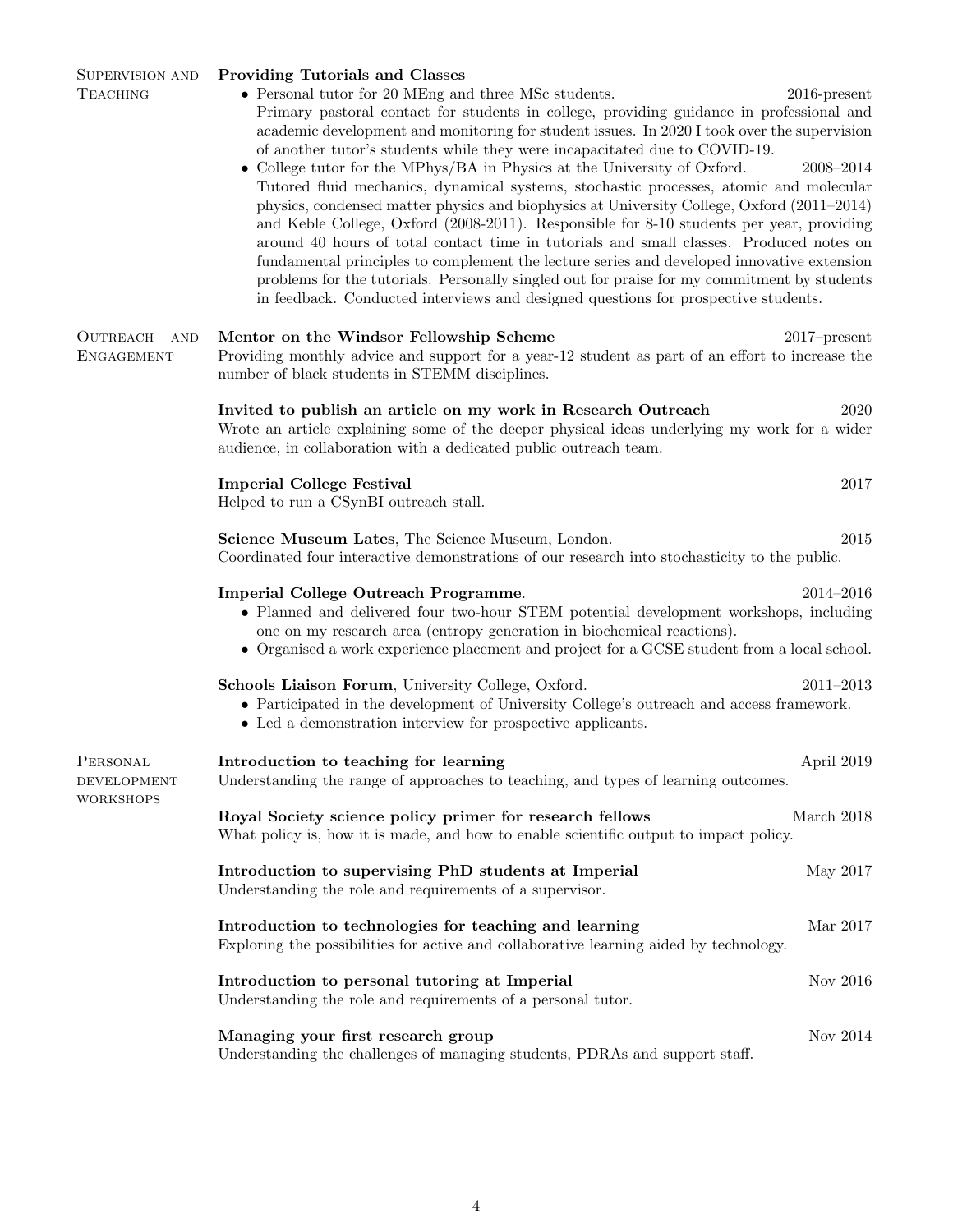| <b>INVITED TALKS</b>                 | Since 2016 I have been invited to give talks at 14 international conferences, detailed below,<br>and 15 international research institutions.                                                         |      |  |
|--------------------------------------|------------------------------------------------------------------------------------------------------------------------------------------------------------------------------------------------------|------|--|
|                                      | Catalysis as the fundamental mechanism of information transfer in biology<br>Mathematical Models in Biology: from Information Theory to Thermodynamics, Banff, Canada.                               | 2020 |  |
|                                      | Biological copying of polymers: a necessarily non-equilibrium process<br>Interdisciplinary Challenges in Non-Equilibrium Physics, Edinburgh, UK.                                                     | 2019 |  |
|                                      | Persistent copying in biological Systems<br>Bits and Biology, New York, USA.                                                                                                                         | 2018 |  |
|                                      | Copying vs self-assembly: What's the fundamental difference?<br>Beilstein Bozen Symposium 2018, Rüdesheim, Germany.                                                                                  | 2018 |  |
|                                      | Evaluating experimental evidence for kinking of double-stranded<br>DNA with a coarse-grained model<br>Epigenetics and Multiscale Genomics, CECAM Lausanne, Switzerland.                              | 2018 |  |
|                                      | The fundamental importance and consequences of persistence in<br>molecular computation<br>Computation by natural systems, Kavli Royal Society International Centre, UK.                              | 2018 |  |
|                                      | The thermodynamics of persistent information in biochemical systems<br>Thermodynamics of Computation in Chemical and Biological Systems, Santa Fe, US                                                | 2017 |  |
|                                      | The thermodynamics of persistent information in biochemical systems<br>Dynamics, thermodynamics and information processing in chemical Networks, Luxembourg.                                         | 2017 |  |
|                                      | Finite size effects in self-assembly and polymer copying.<br>Exploiting finite size effects in simulation, Paris, France.                                                                            | 2017 |  |
|                                      | Precision control of DNA-based molecular reactions<br>IET/SynbiCITE Engineering Biology conference, London, UK.                                                                                      | 2016 |  |
|                                      | The importance of thermodynamics for molecular systems, and the<br>importance of molecular systems for thermodynamics<br>DNA 22: DNA Computing and Molecular Programming. Munich, Germany.           | 2016 |  |
|                                      | Molecular nanotechnology: More than just useful!<br>Foundations of Nanoscience 2016 (prize address). Salt Lake City, US.                                                                             | 2016 |  |
|                                      | Suprises lurking within Origami<br>"Ten years of DNA origami" Symposium. Caltech, US.                                                                                                                | 2016 |  |
|                                      | Information and thermodynamics in biochemical systems<br>Molecular Programming Project Annual Conference. Seattle, US.                                                                               | 2016 |  |
| <b>PUBLICATION</b><br><b>SUMMARY</b> | I have written 57 articles, listed in full overleaf. I am corresponding author on 28 of these<br>publications, and first author on 15. Publication highlights are indicated by a $\clubsuit$ symbol. |      |  |
|                                      | <b>Citations:</b>                                                                                                                                                                                    |      |  |
|                                      | $\bullet$ Eight articles cited more than 100 times (Google Scholar).                                                                                                                                 |      |  |
|                                      |                                                                                                                                                                                                      |      |  |

- $\bullet$  Google Scholar: 2510 citations, including 2106 since 201 (inclusive). H-index of 26.
- Web of Knowledge: 1675 citations, including 1403 since 2015 (inclusive). H-index of 22.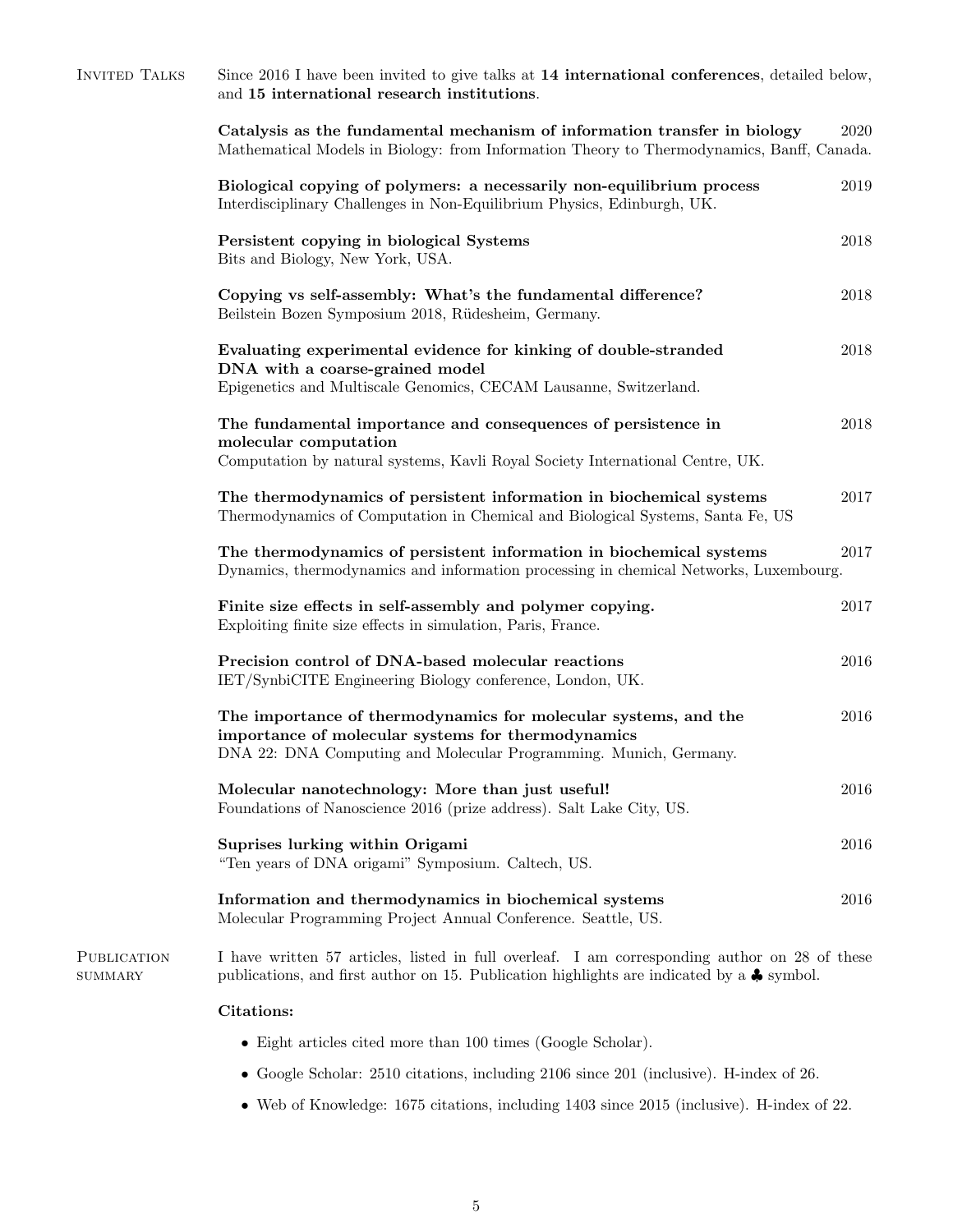- UNDER REVIEW 57. A. Lankinen, I. Mullor Ruiz and T. E. Ouldridge<sup>\*</sup>. Implementing non-equilibrium networks Submitted with active circuits of duplex catalysts.
	- ♣ 56. J. M. Poulton and T. E. Ouldridge\*. Edge-effects dominate copying thermodynamics for finite-length molecular oligomers. Submitted (2020); preprint arXiv:2005.11255. \*Corresponding author.
	- ♣ 55. J. Cabello-Garcia, W. Bae, G.-B. V. Stan and T. E. Ouldridge\* and W. Bae. Handhold-mediated strand displacement: a nucleic acid-based mechanism for generating far-from-equilibrium assemblies through templated reactions. Submitted (2020); preprint https://doi.org/10.1101/2020.05.22.108571. \*Corresponding author.

54. P. Irmisch, T. E. Ouldridge and R. Seidel. Modelling DNA-strand displacement reactions in the presence of base-pair mismatches. Submitted (2020).

53. T. Plesa, G.-B. V. Stan, T. E. Ouldridge and W. Bae. Robust control of biochemical reaction networks via stochastic morphing. Submitted (2019); preprint arXiv:1908.10779.

52. A. Deshpande and T. E. Ouldridge\*. Optimizing enzymatic catalysts for rapid turnover of substrates with low enzyme sequestration. Submitted (2019); preprint arXiv:1905.00555. \*Corresponding author.

51. R. M. Harrison, F. Romano, T. E. Ouldridge, A. A. Louis and J. P. K. Doye. Coarse-grained modelling of strong DNA bending I: Thermodynamics and comparison to an experimental molecular vice. Submitted (2018); preprint arXiv:1506.09005.

PUBLISHED  $\clubsuit$  50. N. E. C. Haley, T. E. Ouldridge<sup>\*</sup>, I. Mullor Ruiz, A. Geraldini, A. A. Louis, J. M. Bath and A. J. Turberfield . Design of hidden thermodynamic driving for non-equilibrium systems via mismatch elimination during DNA strand displacement. Nat. Comm. 11, 2562 (2020) \*Corresponding author.

> 49. T. E. Ouldridge. A biochemical device To demystify a century-old thermodynamics puzzle from theoretical physics. Research Outreach 112 (2020).

> 48. R. M. Harrison, F. Romano, T. E. Ouldridge, A. A. Louis and J. P. K. Doye. Identifying Physical Causes of Apparent Enhanced Cyclization of Short DNA Molecules with a Coarse-Grained Model. J. Chem. Theor. Comput. 15, 4660-4672 (2019)

> 47. R. A. Brittain, N. S. Jones and T. E. Ouldridge\*. Biochemical Szilard engines for memory-limited inference. New. J. Phys. 21, 063022 (2019). \*Corresponding author.

> 46. T. E. Ouldridge\*, R. A. Brittain and P. R. ten Wolde. The power of being explicit: demystifying work, heat, and free energy in the physics of computation. In The energetics of Computing in Life and Machines, SFI press (2019). \*Corresponding author.

> 45. E. Stopnitzky, S. Still, T. E. Ouldridge and L. Altenberg. Physical limitations of work extraction from temporal correlations. Phys. Rev. E 99, 042115 (2019).

♣ 44. J. Poulton, P. R. ten Wolde and T. E. Ouldridge\*. Non-equilibrium correlations in minimal dynamical models of polymer copying. Proc. Nat. Acad. Sci. USA 116, 1946-1951 (2019). \*Corresponding author.

43. O. Henrich, Y. A. G. Fosado, T. Curk, and T. E. Ouldridge. Coarse-grained simulation of DNA using LAMMPS. Eur. Phys. J. E 41:57 (2018).

42. P. Fonseca, F. Romano, J. S. Schreck, T. E. Ouldridge, J. P. K. Doye and A. A. Louis. Multi-scale coarse-graining for the study of assembly pathways in DNA-brick self assembly. J. Chem. Phys. 148: 134910 (2018).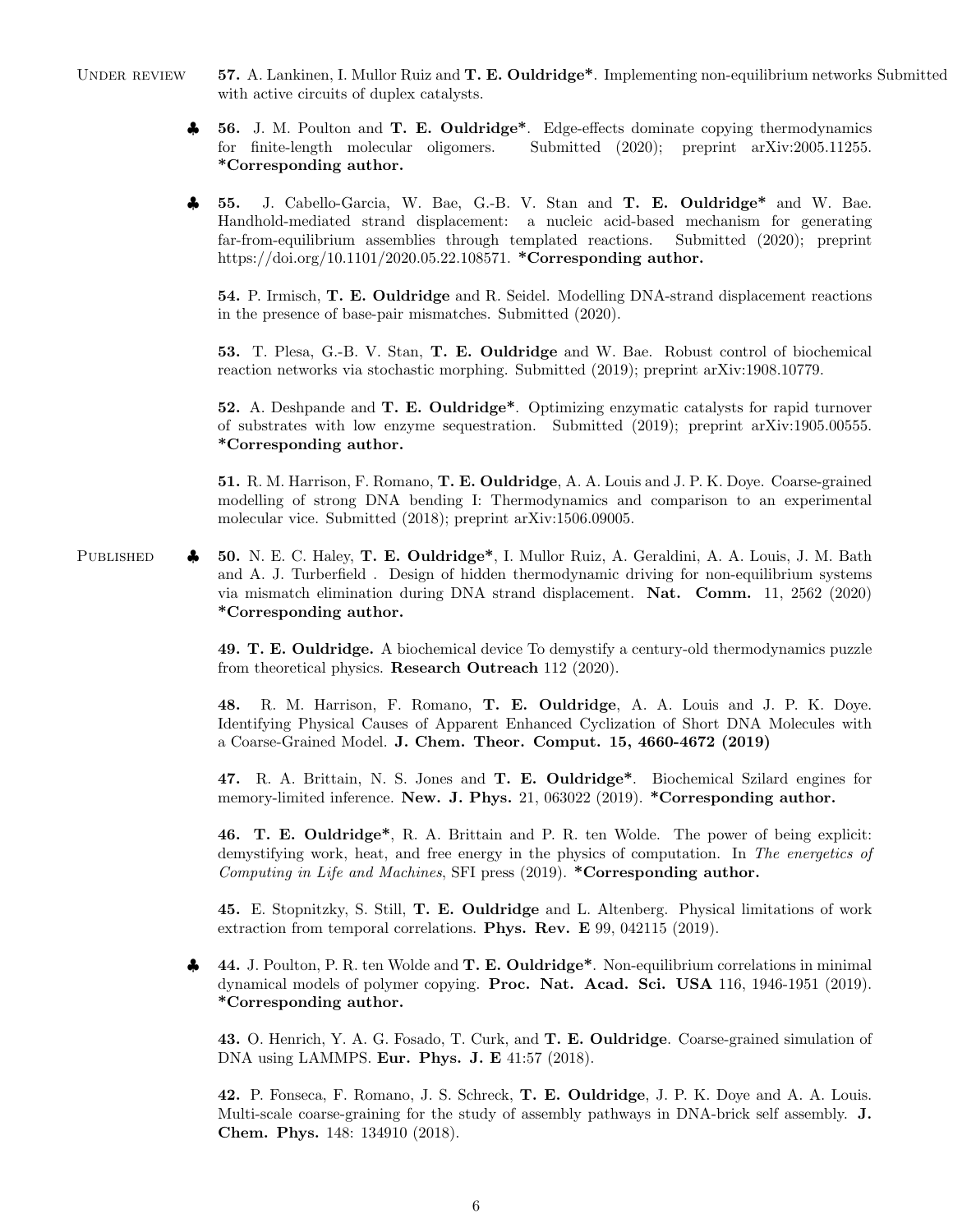41. T. E. Ouldridge. The importance of thermodynamics for molecular systems and the importance of molecular systems for thermodynamics. Nat. Comput. 17: 3-29 (2018).

40. D. C. Khara, J. S. Schreck, T. E. Tomov, Y. Berger, T. E. Ouldridge, J. P. K. Doye and E. Nir. DNA bipedal motor walking dynamics: an experimental and theoretical study of the dependency on step size. Nucl. Acids Res. 46: 1553-1561 (2017).

39. R. L. Davidchack, T. E. Ouldridge\* and M. V. Tretyakov. Geometric Integrator for Langevin Systems with Quaternion-based Rotational Degrees of Freedom and Hydrodynamic Interactions. J. Chem. Phys. 147: 224103 (2017). \*Joint corresponding author.

38. A. Deshpande and **T. E. Ouldridge**\*. High rates of fuel consumption are not required by insulating motifs to suppress retroactivity in biochemical circuits. Eng. Biol. 1: 86-99 (2017). \*Corresponding author.

37. W. Poole, A. Ortiz-Muñoz, A. Behera, N. S. Jones, T. E. Ouldridge, E. Winfree and M. Gopalkrishnan. Chemical Boltzmann machines. In DNA Computing and Molecular Programming. DNA 2017. Lecture Notes in Computer Science: 10467: 210-231 (2017).

36. A. Deshpande, M. Gopalkrishnan, T. E. Ouldridge and N. S. Jones. Designing the Optimal Bit: Balancing Energetic Cost, Speed and Reliability. Proc. Roy. Soc. A.: 473: 20170117 (2017).

35. R. A. Brittain, N. S. Jones and T. E. Ouldridge\*. What we learn from the learning rate J. Stat. Mech. 063502 (2017). \*Corresponding author.

- **34. T. E. Ouldridge\*** and P. R. ten Wolde. Fundamental costs in the production and destruction of persistent polymer copies. Phys. Rev. Lett. 118: 158103 (2017). \*Corresponding author. Selected as editor's suggestion.
- 33. T. E. Ouldridge<sup>\*</sup>, C. C. Govern and P. R. ten Wolde. Thermodynamics of Computational Copying in Biochemical Systems. Phys. Rev. X 7: 021004 (2017). \*Corresponding author.

32. A. Vijaykumar, T. E. Ouldridge, P. R. ten Wolde and P. G. Bolhuis. Multiscale simulations of anisotropic particles combining molecular dynamics and Greens function reaction dynamics. J. Chem. Phys. 146: 114106 (2017).

31. T. McGrath, N. S. Jones, P. R. ten Wolde and T. E. Ouldridge<sup>\*</sup>. A biochemical machine for the interconversion of mutual information and work. Phys. Rev. Lett. 118: 028101 (2017). \*Corresponding author. Selected as editor's suggestion.

30. P. R. ten Wolde, N. B. Becker, A. Mugler and T. E. Ouldridge. Fundamental limits to cellular sensing. J.Stat. Phys. 162: 1395-1424 (2016).

29. B. E. K. Snodin, F. Romano, L. Rovigatti, T. E. Ouldridge, A. A. Louis and J. P. K. Doye. Direct simulation of the self-assembly of a small DNA origami. ACS Nano 10: 1724-1737 (2016).

28. M. Mosayebi, A. A. Louis, J. P. K. Doye and T. E. Ouldridge\*. Force-induced rupture of a DNA duplex. ACS Nano 9, 11993-12003 (2015). \*Corresponding author.

27. F. Dannenberg, K. E. Dunn, J. Bath, M. Kwiatkowska, A. J. Turberfield and T. E. Ouldridge\*. Modelling DNA origami assembly at the domain level. J. Chem. Phys. 143, 165102 (2015). \*Corresponding author.

♣ 26. K. E. Dunn, F. Dannenberg, T. E. Ouldridge, M. Kwiatkowska, A. J. Turberfield and J. Bath. Guiding the folding pathway of DNA origami. Nature 525, 82-86 (2015).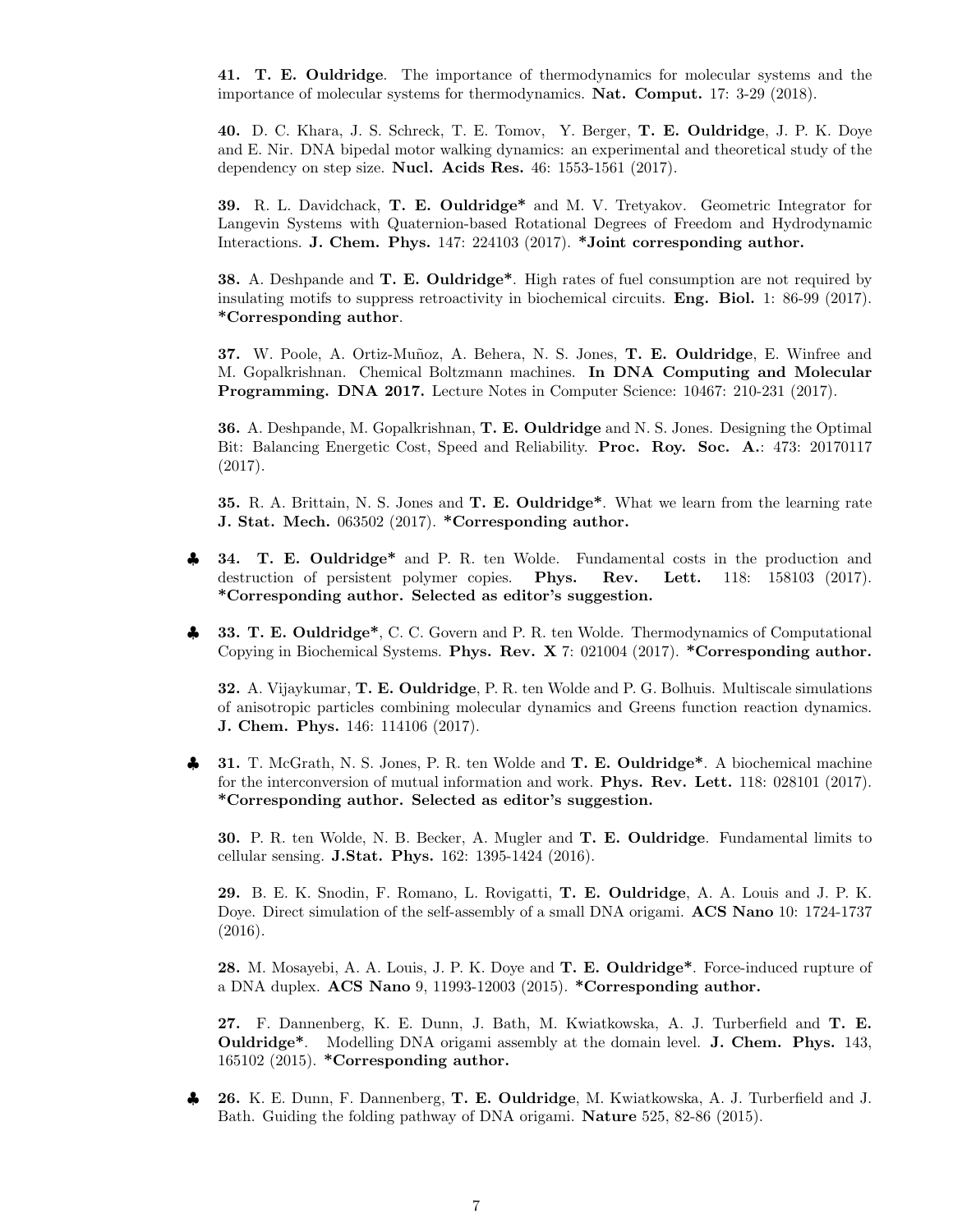25. J. S. Schreck, T. E. Ouldridge\*, F. Romano, L. Shaw, A. A. Louis and J. P. K. Doye. DNA hairpins primarily promote duplex melting rather than inhibiting hybridization. Nucl. Acids Res. 43, 6181-6190 (2015). \*Joint corresponding author.

24. B. E. K. Snodin, F. Randisi, M. Mosayebi, P. Sulc, J. S. Schreck, F. Romano, T. E. Ouldridge, R. Tsukanov, E. Nir, A. A. Louis and J. P. K. Doye. Introducing improved structural properties and salt dependence into a coarse-grained model of DNA. J. Chem. Phys. 142, 234901 (2015).

23. J. S. Schreck, T. E. Ouldridge, F. Romano, A. A. Louis and J. P. K. Doye. Characterizing the bending and flexibility induced by bulges in DNA duplexes. J. Chem. Phys. 142, 165101 (2015).

22. R. L. Davidchack, T. E. Ouldridge\* and M. V. Tretyakov. New Langevin and Gradient Thermostats for Rigid Body Dynamics. J. Chem. Phys. 142, 144114 (2015). \*Joint corresponding author.

21. P. Sulc, T. E. Ouldridge, F. Romano, J. P. K. Doye and A. A. Louis, Modelling toehold-mediated RNA strand displacement. Biophys. J. 108, 1238-12467 (2015).

20. T .E. Ouldridge. DNA nanotechnology: understanding and optimisation through simulation. Mol. Phys. 113, 1-15 (2015).

19. C. Matek, T. E. Ouldridge, J. P. K. Doye and A. A. Louis. Plectoneme tip bubbles: Coupled denaturation and writhing in supercoiled DNA. Sci. Rep. 5, 7655 (2015).

18. M. Mosayebi, F. Romano, T. E. Ouldridge, A. A. Louis, J. P. K. Doye. The role of loop stacking in the dynamics of DNA hairpin formation **J. Phys. Chem. B** 118, 14326-14335 (2014).

17. R. R. F. Machinek, T. E. Ouldridge<sup>\*</sup>, N. E. C. Haley, J. Bath and A. J. Turberfield. Programmable energy landscapes for kinetic control of DNA strand displacement. Nature Communications 5, 5324 (2014). \*Joint corresponding author.

16. T. E. Ouldridge\* and P. R. ten Wolde. The robustness of proofreading to crowding-induced pseudo-processivity in the MAPK pathway. Biophys. J. 107, 2425-2435 (2014). \*Corresponding author.

15. P. Šulc, F. Romano, T. E. Ouldridge, J. P. K. Doye and A. A. Louis. A nucleotide-level coarse-grained model of RNA. J. Chem. Phys. 140, 235102 (2014).

14. P. Sulc, T. E. Ouldridge, F. Romano, J. P. K. Doye and A. A. Louis. Simulating a burnt-bridges DNA motor with a coarse-grained DNA model. Nat. Comput. 13, 535-547 (2014).

13. J. P. K. Doye, T. E. Ouldridge, A. A. Louis, F. Romano, P. Sulc, C. Matek, B. E. K. Snodin, L. Rovigatti, J. S. Schreck, R. M. Harrison and W. P. M. Smith. Coarse-graining DNA for simulations of DNA nanotechnology. Phys. Chem. Chem. Phys. 15, 20395-20414 (2013).

- 12. T. E. Ouldridge<sup>\*</sup>, P. Šulc, F. Romano, J. P. K. Doye and A. A. Louis. DNA hybridization kinetics: zippering, internal displacement and sequence dependence. Nucl. Acids Res. 41, 8886-8895 (2013) \*Corresponding author.
- $\clubsuit$  11. N. Srinivas, T. E. Ouldridge<sup>\*</sup>, P. Šulc, J. M. Schaeffer, B. Yurke, A. A. Louis, J. P. K. Doye and E. Winfree. On the biophysics and kinetics of toehold-mediated DNA strand displacement. Nucl. Acids Res. 41, 10641-10658 (2013). \*Joint first and corresponding author.
- ♣ 10. T. E. Ouldridge\*, R. L. Hoare, J. P. K. Doye, A. A. Louis, J. Bath and A. J. Turberfield. Optimizing DNA nanotechnology through coarse-grained modelling: A two-footed DNA walker. ACS nano 7, 2479-2490 (2013). \*Corresponding author.